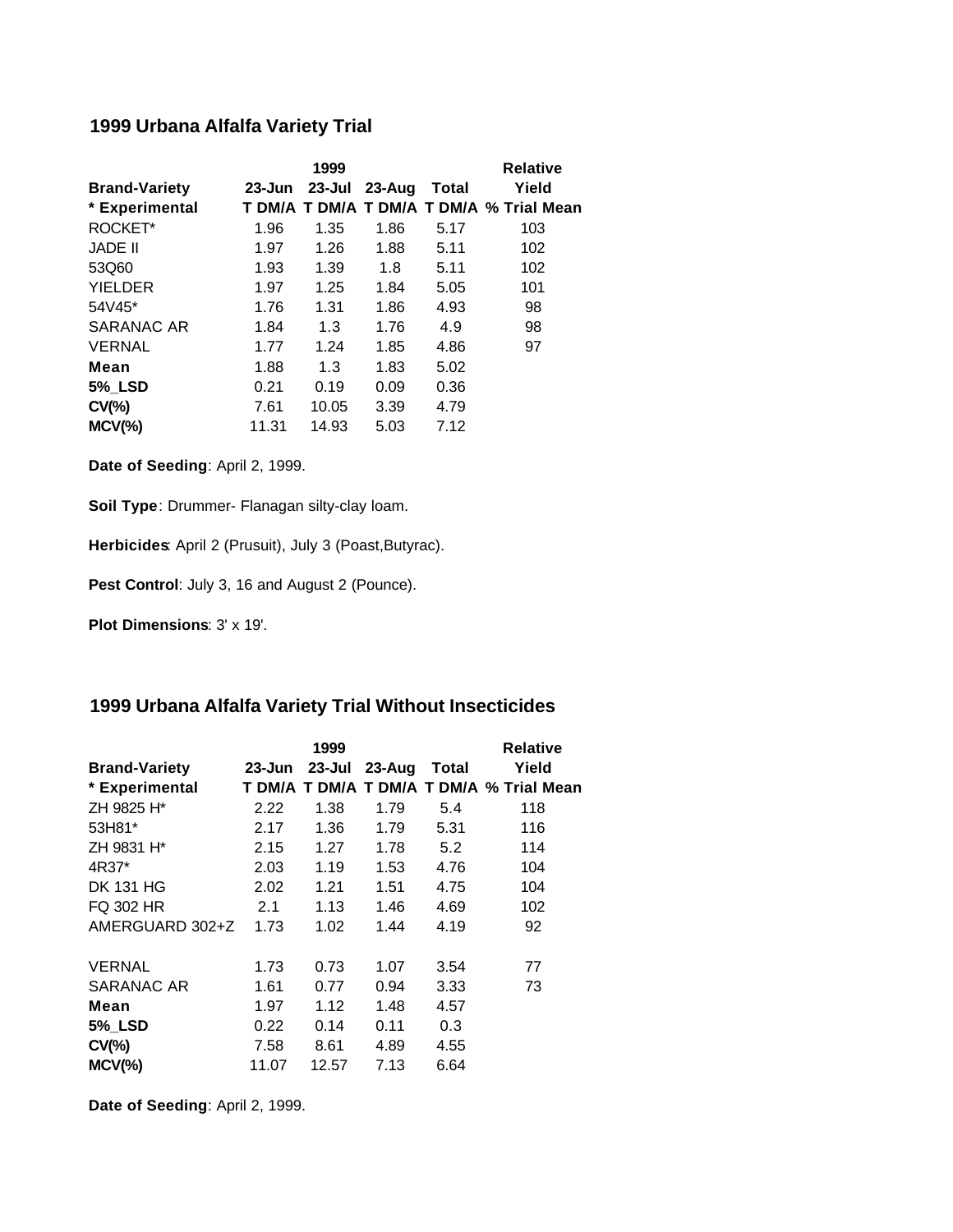**Soil Type**: Drummer- Flanagan silty-clay loam.

**Herbicides**: April 2 (Prusuit), July 3 (Poast,Butyrac).

Pest Control: July 3, 16 and August 2 (Pounce).

**Plot Dimensions**: 3' x 19'.